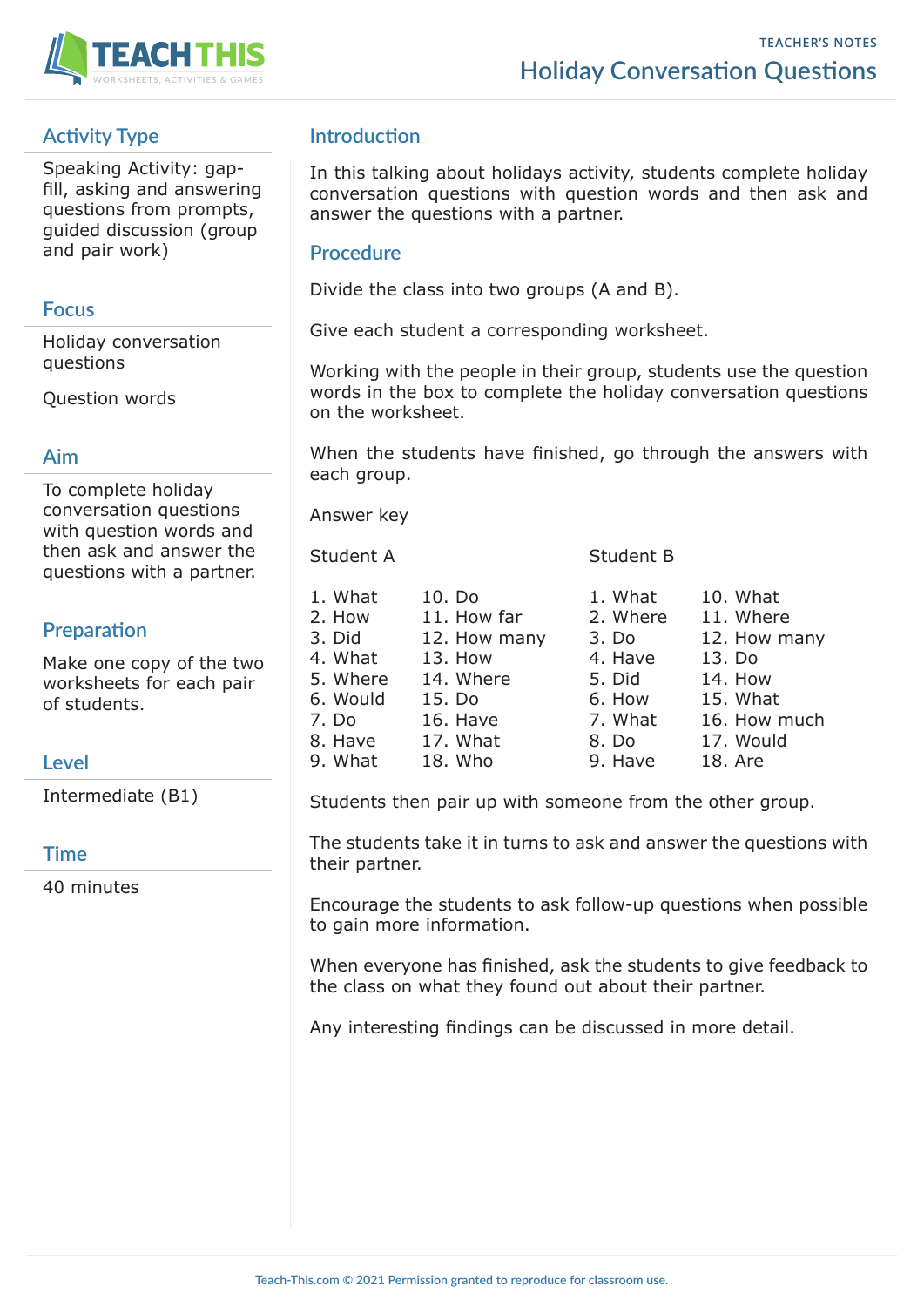

## **Student A**

## **A. Complete the holiday conversation questions below with the question words in the box.**

| What $\times$ 4 | $Do \times 3$ | Where $\times$ 2 | How $\times$ 2 | Have x 2 |  |
|-----------------|---------------|------------------|----------------|----------|--|
| Who             | How far       | How many         | Did            | Would    |  |

| 1.  is the most interesting city to visit in your country?               |
|--------------------------------------------------------------------------|
| 2.  do you prefer to travel by car, train, bus or plane?                 |
| 3.  you speak English to people on your last holiday?                    |
| 4.  souvenirs do you usually buy people?                                 |
| 5.  is your favorite place to go on holiday?                             |
| 6.  you like to take a cruise?                                           |
| 7.  you write out a list of things to pack when you go on holiday?       |
| 8.  you ever been in a difficult situation while travelling?             |
| 9.  do you do to prepare for a holiday?                                  |
| 10.  you like to try local dishes or do you stick to international food? |
| 11.  in advance do you like to plan your holidays?                       |
| 12.  times have you travelled abroad?                                    |
|                                                                          |
|                                                                          |
| 14.  are you planning to go on your next holiday?                        |
| 15.  you eat more when you're on holiday?                                |
| 16.  you ever had a really bad holiday?                                  |
| 17.  is the most memorable holiday you had when you were a child?        |

**B. Now, take it in turns to ask and answer the questions with your partner. Ask follow-up questions when possible to gain more information.**